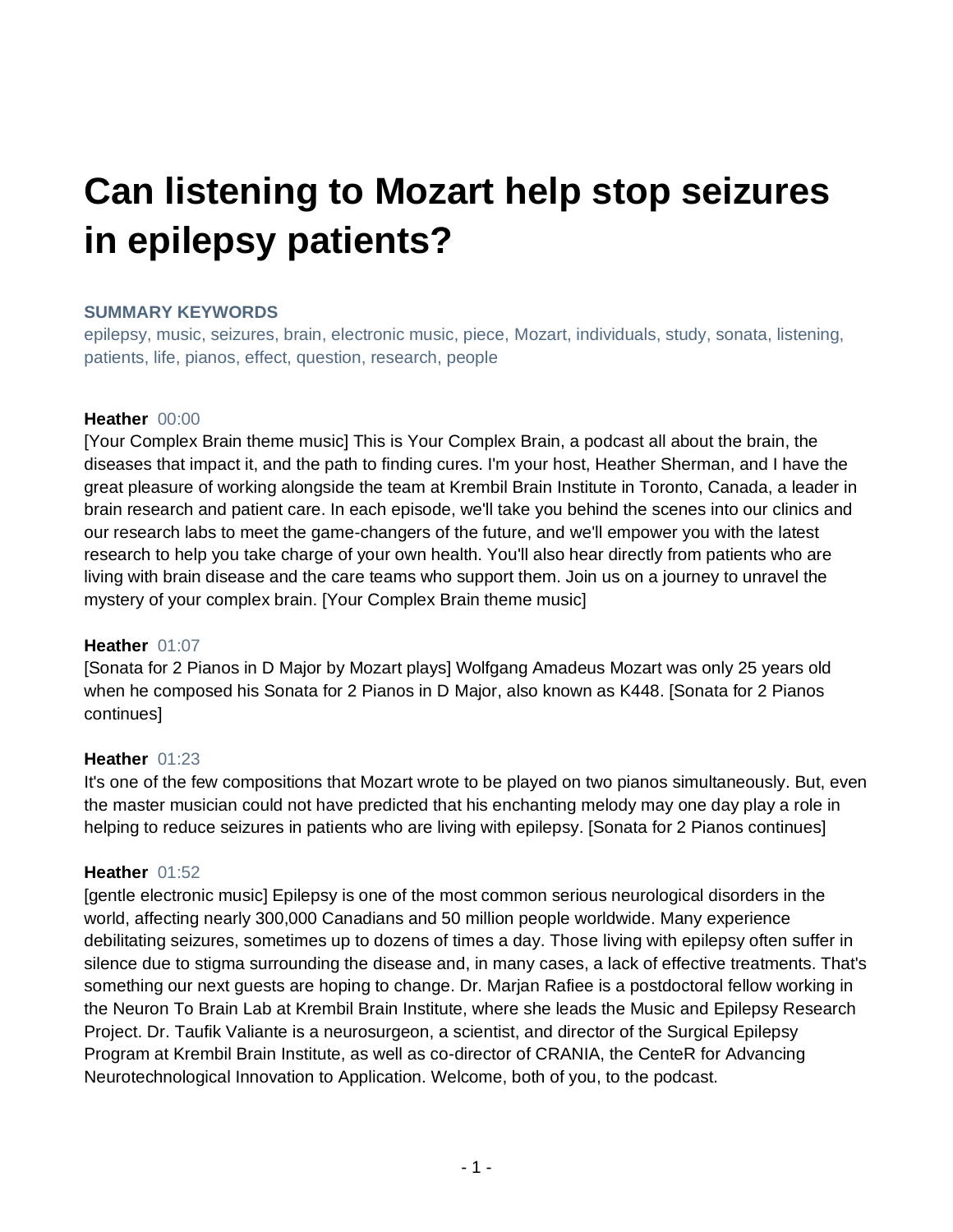## **Marjan** 02:51

Thank you for having us. [gentle electronic music]

# **Taufik** 02:53

Thank you.

# **Heather** 02:56

Dr. Rafiee, I'm going to start with you. There have been a number of studies in the past 15, 20 years, looking at the connection between Mozart and its therapeutic effects for patients with epilepsy and other disorders. So, what have we learned already, and what are you hoping to discover through your work?

# **Marjan** 03:13

So, in the 1980s, a number of computational works led by Gordon L. Shaw, who was a physicist, becoming interested in neurobiology towards the end of his life, looked at the effect of applying electrical pulses to stop seizures, and they predicted that something like this would be possible one day. And then, based on this observation, they expanded their observations and they suggested that listening to music could also have similar effects in individuals with epilepsy. [Sonata for 2 Pianos plays] Eventually, in 1998, this group, they published their first work on the topic of music and epilepsy, looking at the effect of listening to Mozart K448, specifically on reducing seizure-type activities, or interictal epileptiform discharges in individuals with epilepsy. And then, for 15, 20 years after that, a number of clinical studies have been published, which looked at the promising effect of listening to Mozart K448 on reducing seizures and seizure-type activities in individuals with epilepsy. There was still one question unanswered, and that was, "What's going to happen if individuals listen to anything else than Mozart?" and what I'm hoping to understand in this research line is, I'm hoping to get a better understanding about what are the important features in a musical piece that could have such an effect in individuals with epilepsy, to get a better understanding about mechanisms involved in generating such an effect, by looking at the brain recordings. And, ultimately, one day, the dream is being able to create our own music art pieces using a machine-learning algorithm for individuals with epilepsy to reduce their seizures. [gentle electronic music]

# **Heather** 04:44

That is amazing. So Dr. Valiante, what did you think when Dr. Rafiee came to you with this idea? How does it align with the work that you do in your lab?

# **Taufik** 05:03

Well, as you can imagine, Heather, there were a lot of thoughts that went through my mind. First of all, I thought it was cool. I was, kind of, a little bit leaning like, "Are you really sure?" and, you know, I think the argument up to that point was pretty compelling, and the way Marjan had presented it was really more within the context of, sort of, a broader scope of how music is being used in other neurological conditions. And so, you know, from a scientific point of view, it was a little bit hard to imagine that we would actually ultimately see the kinds of effects that we did, and I think that's kind of where the pleasant surprise came. As a clinician, you always think, like, you know, something super-cool, hightech, esoteric, you know, is going to work, and it may work for very specific individuals, but things that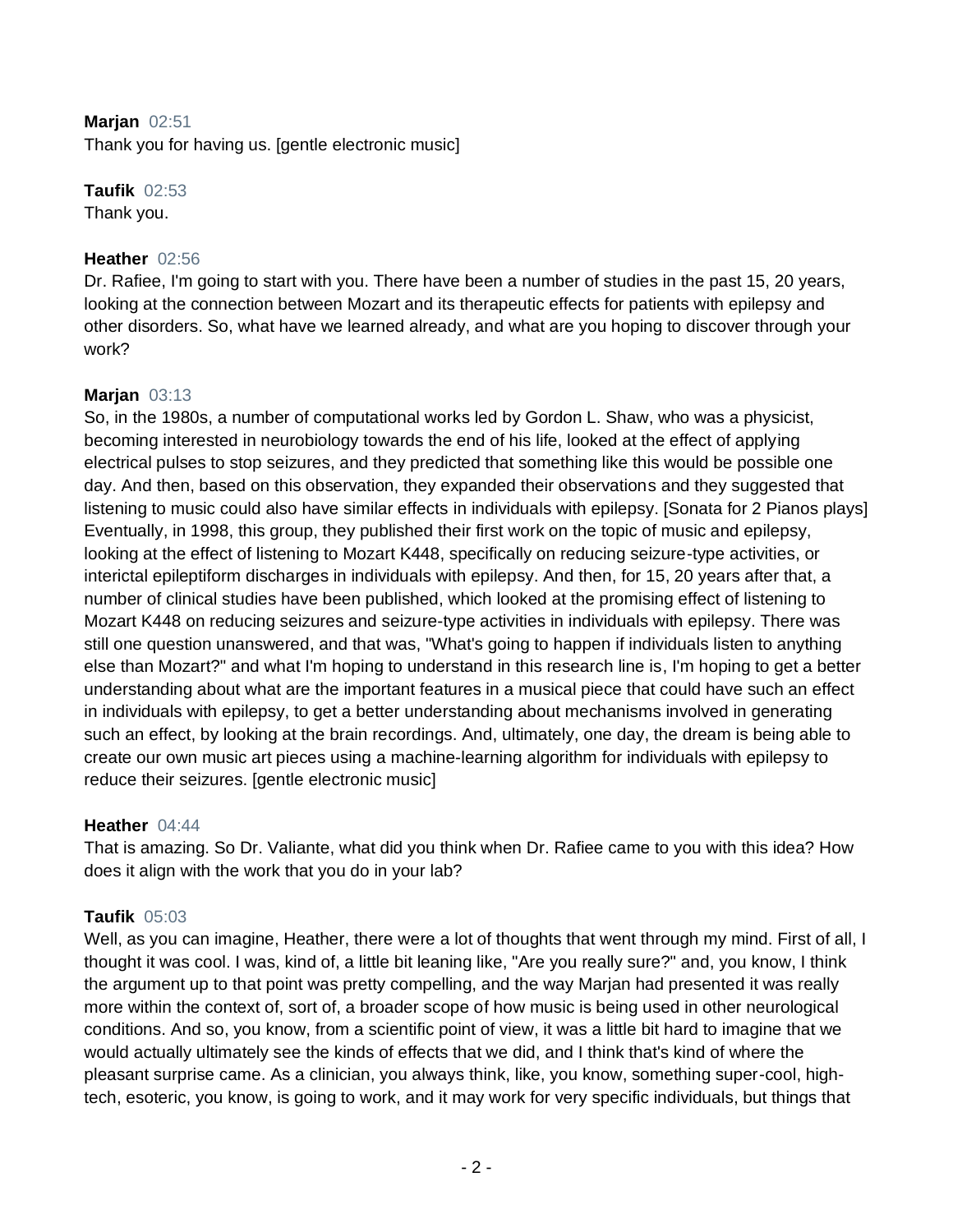we can deploy easily in society that are, you know, compliance and enjoyable, even, are really great things that we could use to add on to, you know, the other kind of stuff that we do. So, I think there's a lot of emotions at that point. [laughs]

#### **Heather** 06:05

[laughs] That's a good point, though. I mean, we have to be clear that listening to this sonata as part of the study was a supplemental therapy, right? It's not meant to replace medication or other interventions.

#### **Taufik** 06:08

No, exactly. But, you know, as a surgeon, I mean, surgery is not the panacea. It is one aspect of care, and I think we all know from, you know, our lives, that it takes, you know, a lot of, sort of, richness to our existences to, sort of, manage every day and get through the day. And so, yeah, I think music is sort of that universal thing which we all have in parts of our existences, and so it is, you know, a piece of a much bigger puzzle, of course.

#### **Heather** 06:46

Absolutely. Totally agree. So, Dr. Rafiee, take us through the study, then. How many patients participated, and what, specifically, were they asked to do?

#### **Marjan** 06:54

So, there were 13 participants in this study. The first step in our study was to design a control piece, which you could compare to the Mozart piece itself. So, what we did was we randomly shuffled the Mozart piece around. We randomly shuffled the face of the Mozart piece in a way that it had no musicality in it. So, we completely destroyed that rhythmicity in the musical piece and it sounded like noise. [atmospheric, non-melodic music]

#### **Marjan** 07:27

And then we asked half of the individuals who started the intervention by daily listening to Mozart K448 for three months per year, and then switching to daily listening to the shorter Mozart for a three-month period. [Sonata for 2 Pianos plays] [atmospheric, non-melodic piece plays] The other group did the opposite. They started the intervention by daily listening to the shuffled Mozart for a three-month period, and then they switched to listening to Mozart K448, once a day, for a three-month period. [atmospheric, non-melodic piece plays] Both groups, they went through an initial and final three-month period in which they didn't listen to any of these pieces, and then we were able to report a reduction of seizure frequencies during the period that individuals were listening to Mozart K448, and not during the period of listening to the shuffled Mozart.

#### **Heather** 08:11

So, what kind of a reduction in seizures were you seeing?

#### **Marjan** 08:14

On average, we saw around minus 35% reduction on the number of seizures. We had an individual who became seizure-free during the time of listening to Mozart K448. We also had an individual who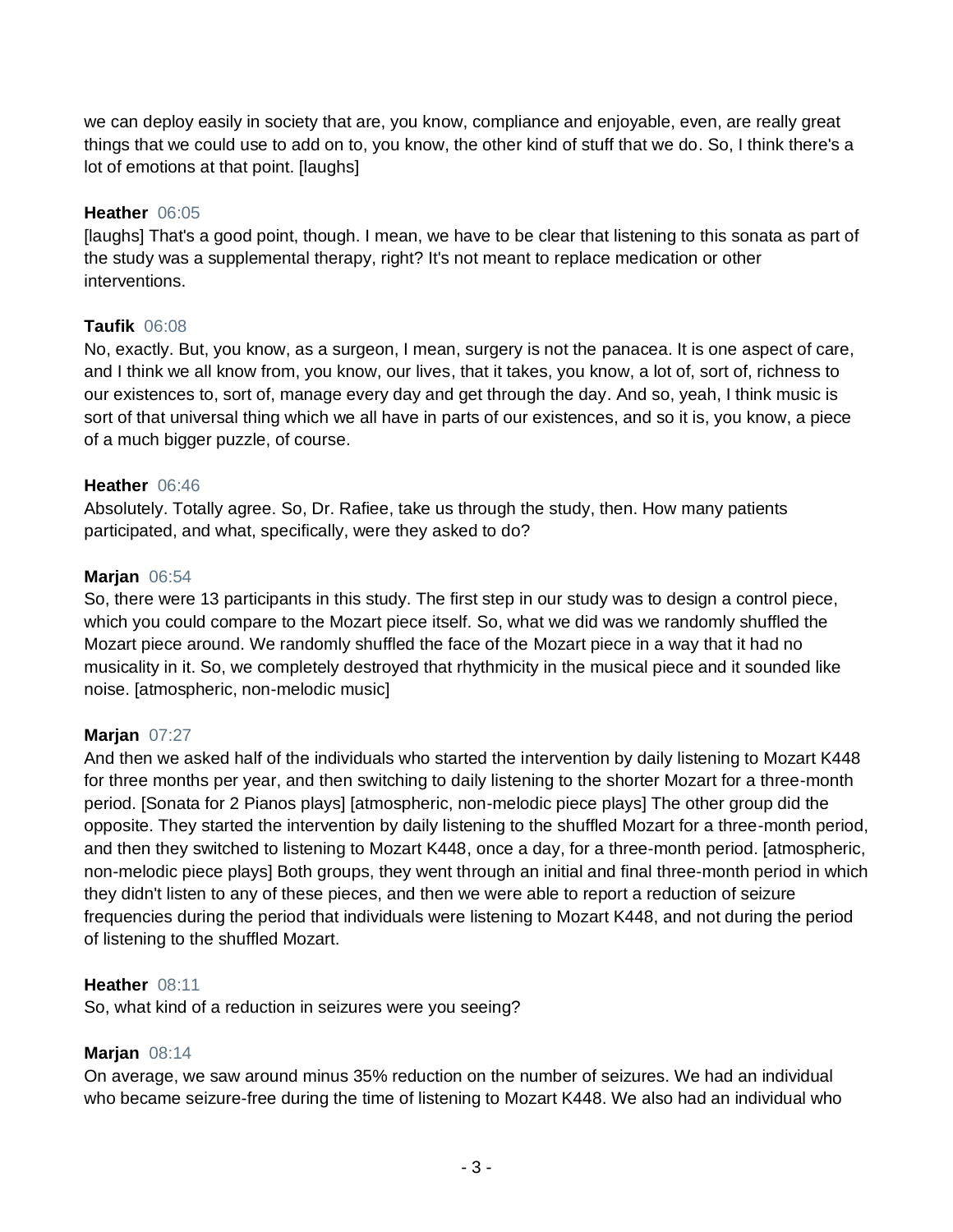showed an increase in the number of seizures while listening to Mozart K448, so we had a wide range of observations, basically.

# **Heather** 08:33

And what do we know about why this particular sonata, why this particular piece of music by Mozart, seems to be so effective?

# **Marjan** 08:41

[amusedly] That's an excellent question, and we're still trying to figure that out. We have a hypothesis. We actually published it in Epilepsy and Behavior. It was our last publication, and we had a hypothesis about the importance of the predictability of the rhythmic structure in observing such an effect that we were seeing in Mozart K448 because we were able to see that Mozart K448 has a very unpredictable rhythmic structure comparing to some other pieces such as Für Elise from Beethoven. So, that was the starting point of our next work actually. [gentle electronic music]

#### **Heather** 09:16

Well, we recently spoke with Scott Dainty, one of the original patients from your study. Here's a little bit more about his story. [gentle electronic music continues]

#### **Scott** 09:26

My epilepsy journey did start when I was two, or at least that's when I was diagnosed. Early on, I don't have too many memories of my childhood experiences with epilepsy. A lot of what I do remember started around high school 'cause that's when it was most severe in my life. Going through a lot of hormonal changes, and body changes, and things definitely interfered with, I guess, my brain functioning and my seizures, and so there were some weeks where I was having to go to the hospital two or three times in a week. So yeah, that was a hard time in my life. Going further in school was never really on my radar, but ended up, you know, getting a bachelor's and a master's and going on to be a naturopathic doctor, which I am now.

[pensive electronic music] My seizures happen primarily in my sleep. They're triggered in a sleep state. Kind of a blessing in disguise because I've been able to maintain a driver's license and function fairly well throughout the day, but I never lose consciousness for them so, although they're triggered in an unconscious state, I become conscious and experience them fully. They're all very, just like, musclecontraction based so, kind of, full-body muscle contractions that are uncontrollable. So, sometimes they can be scary, but I also kind of know, they're always going to pass.

I love music. I've always loved music. It's been one thing that's, kind of, kept me sane throughout my life, even in times where I was having a lot of seizures, and so it's definitely played a big role for me, and that's another reason why I was really drawn to the Mozart study was, you know, if there's something as simple as listening to music, which I already love to do, then I'd love to explore it. [Sonata for 2 Pianos plays] The results of that study were really interesting because, even when they took away looking at averages, and looked at the individuals, my seizures, particularly the experimental groups, decreased in frequency by 30%, so I can't remember exactly the number of nights per month that I would have seizures, and I believe it went somewhere from eight to 10, down to three to five. I felt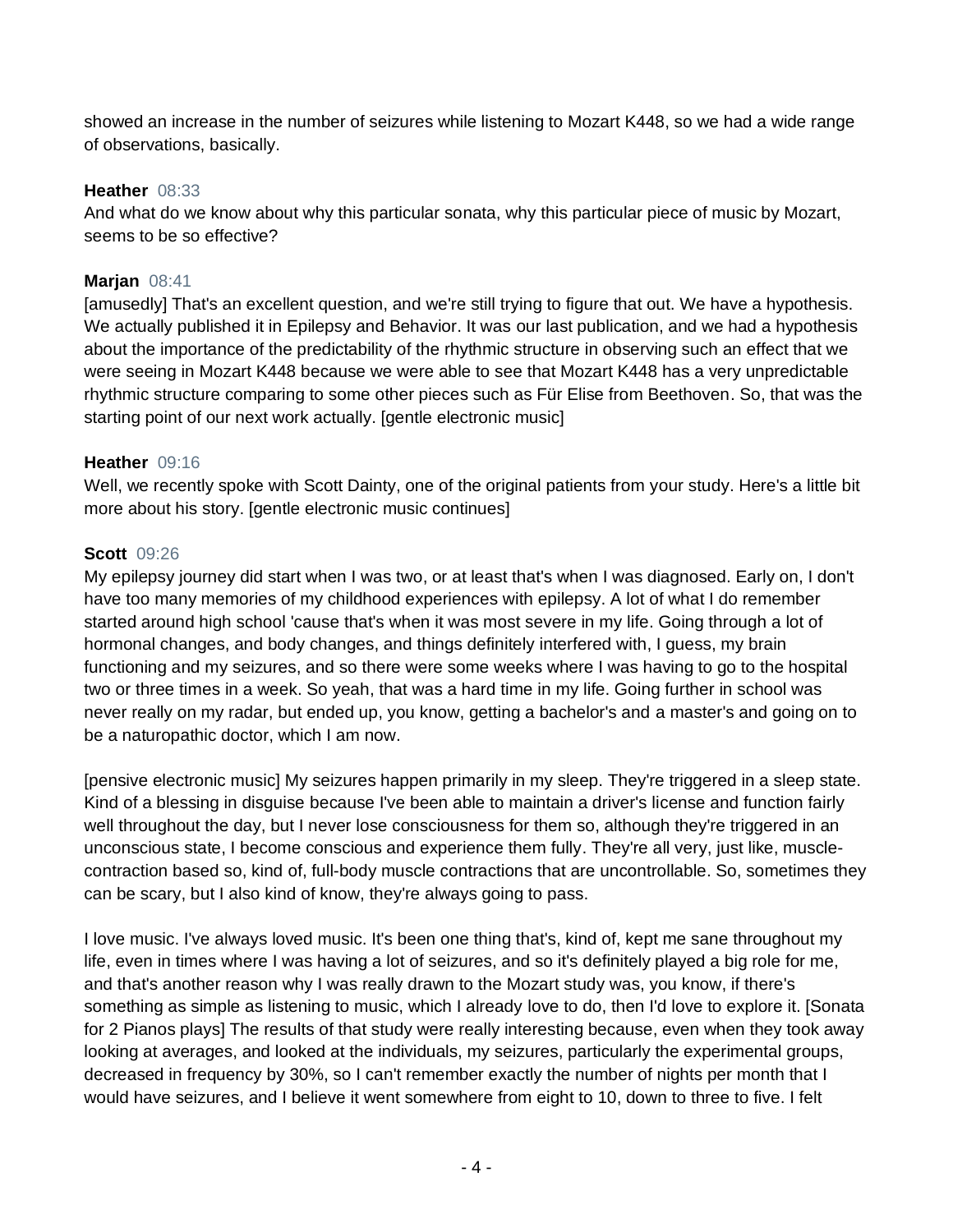pretty good hearing the results. It was definitely encouraging and a really neat thing to present to the world that something as simple as listening to a composition for seven minutes a day, and what whatever further studies find, coming out of this type of area, I find it really promising because it's such a simple intervention to offer to people.

[gentle electronic music] [chuckling] What I've learned about myself throughout this journey is to really, kind of, keep going and keep pushing limits of what people said I could or couldn't do. Some of that translated into education, going further in schooling, and some of that was hockey coaches that told me I was never going to play higher because of my seizures, and then I go on to play for a different team and beat their team next year, and so [laughs] I think part of what I've learned is just to, you know, make your own destiny within the limits that I have. [gentle electronic music continues]

# **Heather** 12:58

Dr. Valiante, you've been treating patients with epilepsy for many years. So, when you hear Scott's story, what strikes you? Is it typical of what you hear from your patients?

# **Taufik** 13:04

From a seizure point of view and the effects of something that is not surgery, I think it is very surprising. Of course, as neuroscientists, we have, you know, the very neuroscientific idea of how brain rhythms are changed by the rhythm of the music, and you know, et cetera, et cetera, et cetera, and then, too, other things, like there's a certain discipline to listening to music at a certain point in the day and so, do you kind of reorganize your life and develop healthy habits? I mean, it highlights, you know, these kinds of the exceptions, but I think that Marjan sort of articulated that, on average, though, the effect was actually quite high. I mean, it was, you know, a 35% reduction. And I think that's what the cool thing is, and I think that, you know, seeing individuals who can benefit like that is comforting in the sense that, you know, you feel, as a clinician, oftentimes, a bit helpless. You know, like, if you've exhausted a treatment, or they've gone through surgery, or they're not a candidate, and then the question becomes, you know, "How else can we help?" and I think that's kind of like the super-exciting thing when you hear his story, that yeah, you know, I think maybe there is something, you know, that we can do in addition to the other things that we do. [gentle electronic music]

# **Heather** 13:12

We talked a little bit about it, but what makes it so challenging to treat patients with epilepsy? You know, what is available to them in terms of treatments right now?

# **Taufik** 14:25

It's funny. In the past, I was often asked to give talks about, you know, advances in surgery, so everybody was kind of expecting, oh a laser, and this and that, and some cool robot, and I'd actually sort of joke with them and say, "You know, the biggest innovation that one would have in surgery would be access." So, I think that's kind of the important thing, which is, sort of, you know, being able to get an individual down the right pathway for helping them, you know, with their seizures and, of course, medications are an important part of that and any kind of lifestyle modification. So, we know that sleep/wake cycle is very important, reducing stressors in the environment, you know, shift work, when you sort of reverse your sleep/wake cycle, it can have deleterious effects on your seizures. So, you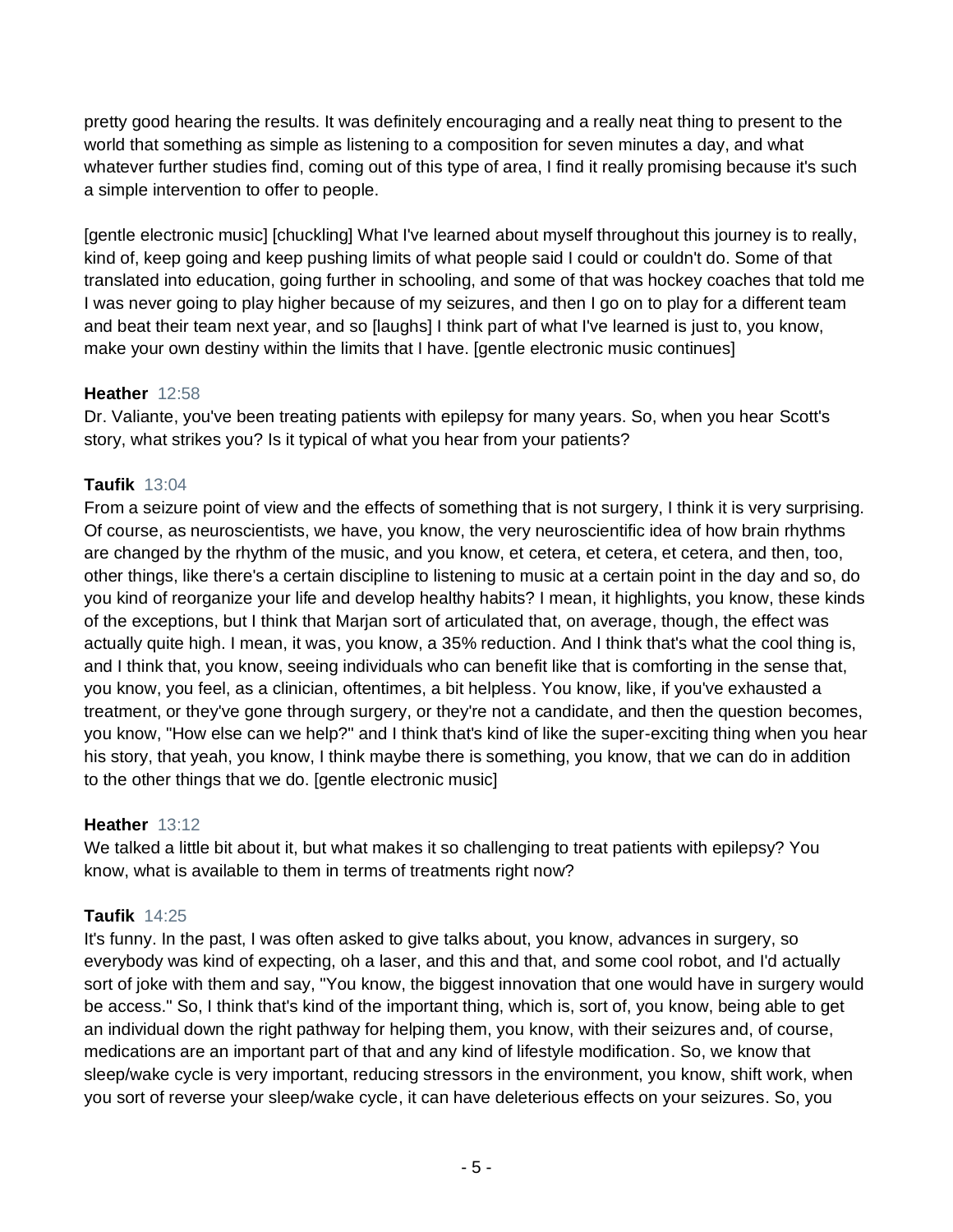know, all those other kind of holistic things with the medications and then, as a surgeon, of course, surgery becomes an option when you have, kind of, expended every option, when you've tried everything and it doesn't work. Then, if they're not a candidate for that, we think about alternative treatments like neuromodulation, or sort of implantable devices. The cool thing about the music stuff is that it, sort of, can be implemented at any point along there, really. It's something that's easily sort of implementable in one's lifestyle.

# **Heather** 15:38

I want to go over to you Dr. Rafiee. I mean, you obviously have a real passion for music. Do you play an instrument?

# **Marjan** 15:43

[chuckles] Yeah. I used to play a couple of instruments as my hobbies growing up. I used to play piano and cello and, later on, I started to play sitar, which is an Iranian musical instrument. [sitar music plays] So, originally, that was part of the story, my passion for music, basically, when I started to read about these topics.

# **Heather** 16:09

Dr. Valiante, I know you're in a band, so it's obviously in your blood, too. [laughs]

# **Taufik** 16:13

Yeah. I mean, I think it's probably in all our blood. You know, I think one of the cool things is that, you know, it's something so universal.

#### **Heather** 16:20

Dr. Rafiee, you did start off as an engineer though, so I'm curious, you know, about your background. How do you marry engineering, neuroscience and, now, this love for music in terms of potential therapy? How do you marry that all together?

#### **Marjan** 16:33

It was a series of incidents, to be honest, but originally I remember when I was doing my PhD in Chemical Engineering, there were days that I was feeling that, "I really need to do something more meaningful in my life, and I need to have a career that I can feel that I can improve peoples' lives by the work that I'm doing." And then, when I moved to Canada, I was fortunate enough to find opportunity through Frances Skinner, and Taufik and Krembil in Computational Neuroscience. And, I was just going to different talks back then, just to expose myself to as much possible knowledge, because I was changing fields, and one of these talks was about music therapy in neurological disorders overall, and that made me think. Next to the passion that I have for music and the work that I was doing, focusing on epilepsy and computational neuroscience, I started to just read about these topics and to think about what can be done from our side as an extra step. [upbeat electronic music] And then, I discussed it with Taufik, we developed the idea, and we were fortunate to get funding back then from Epilepsy Ontario to start our research. And then, I was also very fortunate to have some of the most amazing and the smartest people that I've met in my life in our lab, as a colleague, and to get their support as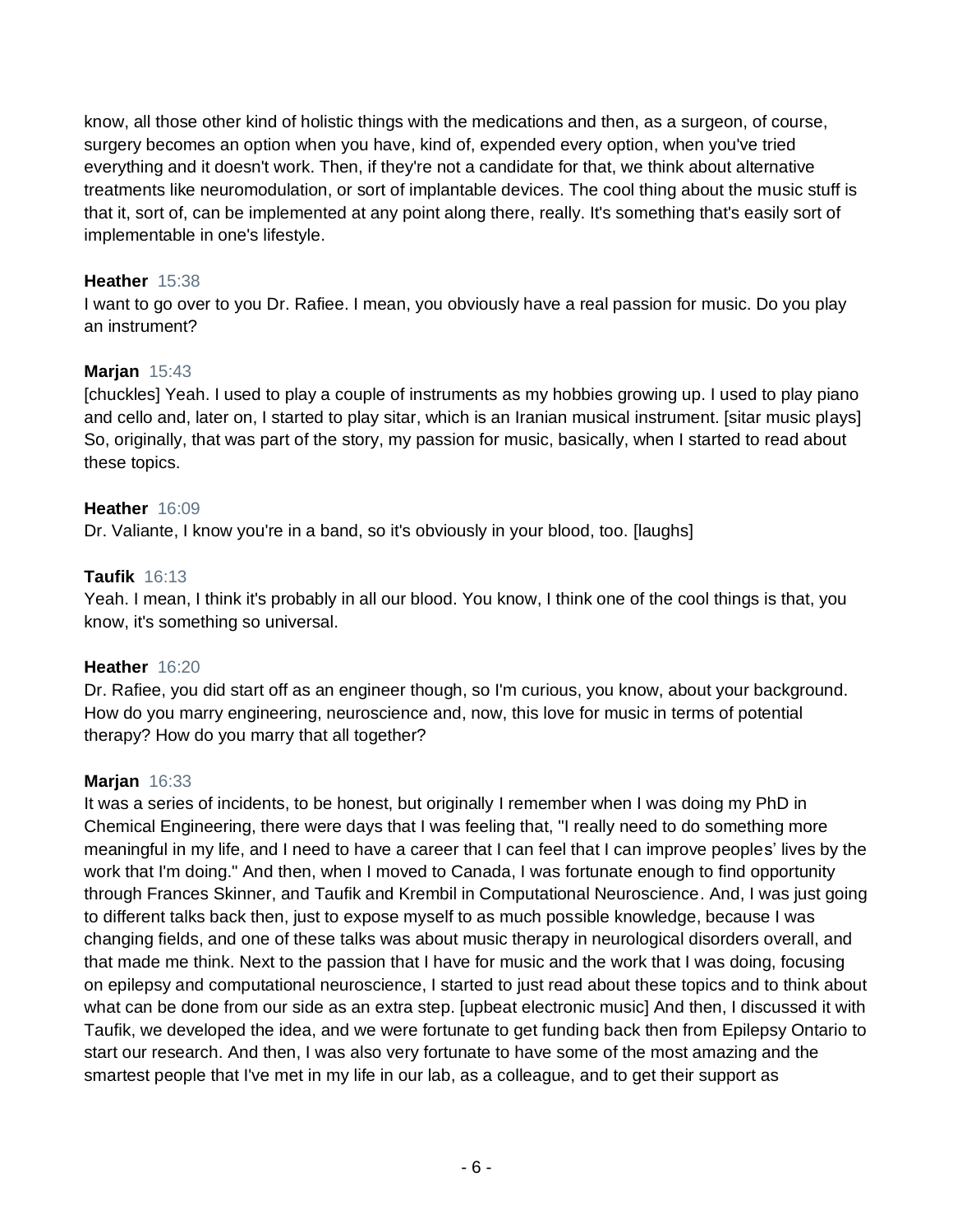colleagues, and also collaborators, that we have in this work. So, it was a series of incidents, and I was very lucky, basically. [chuckles] [upbeat electronic music continues]

# **Heather** 18:01

And I guess it says a lot about our team at Krembil Brain Institute, too. I mean, maybe Dr. Valiante, can you speak a little bit about that - the uniqueness of the program and the team?

# **Taufik** 18:08

You know, you don't have to be an expert in XYZ, but the expert is, you know, next door to you or somewhere, and you can go, "Hey," you know, and I think that that's kind of the richness that I try to create in the lab, as well. And, I think, you know, Marjan comes with a very specific interest and skill set, and then, you know, then you have people who are designing, like, devices, and then they're like, "Hey, Marjan. Maybe we can put music into a slice and what do you think that looks like?" And so, we get these pie-in-the-sky kind of ideas where you've got merging different fields, and I think that's the kind of richness that creates just, you know, so much excitement. And, I think it's what I love about the music project. I think it just touches on so many incredible facets, and I think the one other thing I'll just mention - I know I probably could, you know, keep talking forever - but I think it speaks to something which is so near and dear to my heart, which is the idea of raising awareness, and I think, you know, there's an incredible literature in epilepsy that, you know, quality of life is related to the knowledge that one has about their own condition, but also about the knowledge that people have around them about their condition, you know, and I used to sort of -- I don't know if Marjan remembers this, but, you know, we used to talk about sort of, "What are all the potential benefits of this kind of research?" and the one thing we always talked about was that, at the very end of the day, because music is, you know, such a rich and universal thing, is that it will provide us a platform, in fact, to raise awareness and, if at the very least we do that, then I think we've already succeeded, and then, along the way, you know, we have some really cool ideas about exploring the really neuroscientific basis of these kinds of things, and I think that that environment, that kind of community feel to it, you feel it in KBI, of course, but you also feel it with our community partners. So, you know, Epilepsy Ontario has been a strong supporter for us. You know, we work closely with Epilepsy Toronto, as well, and then, you know, Marjan and I do talk about, like, "What about the knowledge translation piece?" and now we already have those connections to our community members and stuff like that, and we have forums like this, you know, with yourself, as well, to sort of create kind of an awareness. And then we can leverage all these partners in different spheres, so I think that's one of the most exciting parts of this, this project, that it just sort of interdigitates with so many things. [laidback electronic music]

# **Heather** 20:33

Dr. Rafiee, what are your thoughts when you think about the collaborations that have happened, and the ones that are possible through this research?

# **Marjan** 20:40

I get very excited. [laughs] That's one of the most exciting aspects of this work because it's interesting to think about, "How did it evolve?" because I remember, at first, it was just us, and then I remember that there was a resistance from the scientific community about this topic, overall, until we saw the results and the rest, which makes sense. It's fine. But, I've been lucky to work with some of the most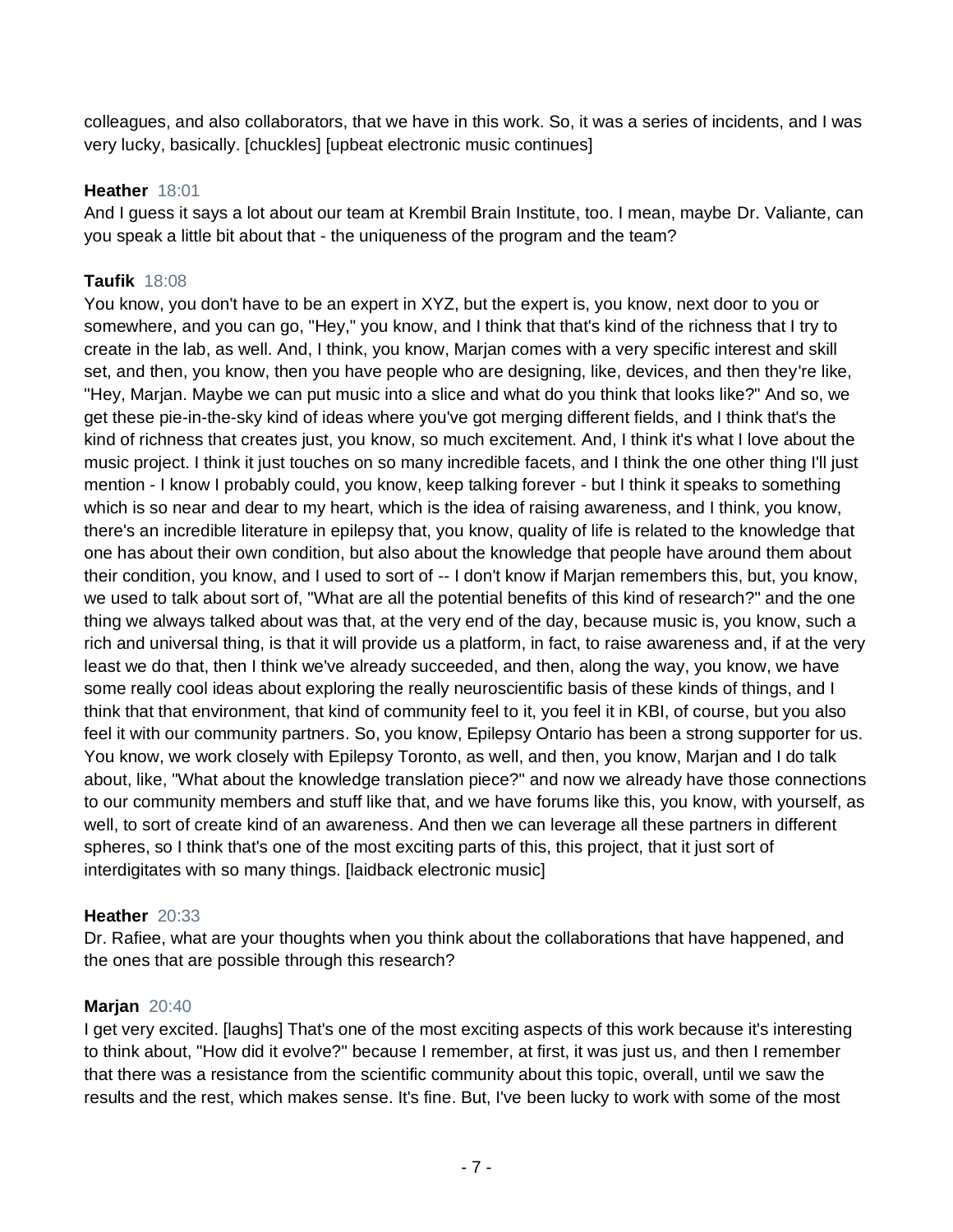amazing collaborators around the world, most recently, and I learned a lot from them, and I'm very, very excited to learn about different things from these people and to see how can we make this topic more challenging and interesting. [laidback electronic music continues]

# **Heather** 21:25

I think we'd better start advocating for a concert hall at Krembil Brain Institute! [Marjan and Taufik laugh]

# **Marjan** 21:31

We should start our own little band actually - The Krembil Band.

# **Heather** 21:32

Actually, that's a great idea! Let's bring in the band. [Taufik laughs] Well, we've spoken in the past about the mysteriousness of the brain and, Dr. Valiante, how much you hope to 'crack that code' through your work in epilepsy. So how much closer do you feel like we're getting to actually understanding more about the brain, with the promise of these new therapies, new technology? Are you optimistic?

# **Taufik** 21:59

Oh, very much so. You know, there are these two large categories of psychology. One sort of looks at the brain, very computer-like in that there are specific parts of the brain that, you know, do language and certain parts, do vision, certain parts do attention, et cetera, et cetera, and then, there's this other, you know, kind of area which I'm very now enamoured by, which is called 'embodied cognition,' which is, you know, the brain doesn't develop just in your head. It develops, basically, as this embodied phenomenon. It's attached to, you know, your body. It has all its senses and interacts with the outside world, and so your brain is really ultimately designed to track and interact with the world, to learn from the world, [uplifting guitar music]. And I think that when we think of music, for example, we think of it in a relatively static way, which is that, you know, I put the music on, I listen to it, it's fun, and, really, this project has changed the way I think about music, largely from the perspective of learning. And so, you know, we have many projects in the lab, which, you know, we exploit specific technologies, whether it's implantable devices, which, you know, we're developing, or the actual kinds of opportunities we have, with our courageous patients who will allow, or participate in, the research that we do, where we have implanted electrodes, and we can uniquely study aspects of the brain which you just can't do in any other way, you know, down to the single-cell level with the kinds of recordings we do, uniquely here at Krembil. We're really the only place in Canada right now that does these types of single-cell recordings. You know, the question that's outstanding is that, "How could you listen to something, you know, one time a day, or maybe a few times a day, and it has permanent, you know, effects?"

#### **Taufik** 23:53

But, you know, we have another study where we look at a form of learning, which is called instrumental learning, which was done by Kramay Patel, who, he was actually able to show that a person can learn to control a single neuron in their brain, and the question then sort of that raises is that, "How can you learn to control at such a fine resolution, a specific area, a specific cell in your brain?" And so, it opens up this really crazy potential, which you see, which is kind of like this volitional control of stuff that goes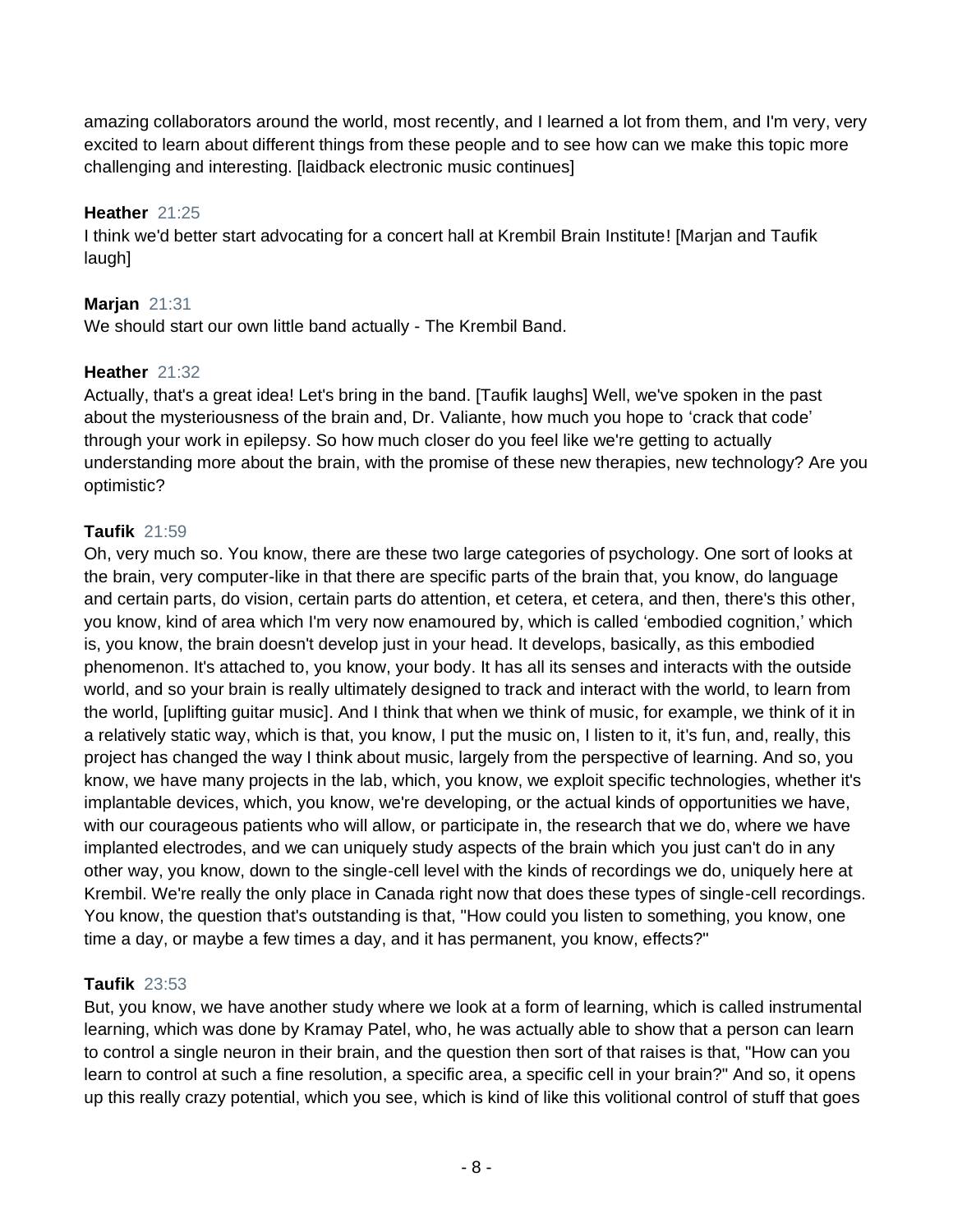on, and we kind of understand it, as, you know, mindfulness or, you know, studying. Like, everything is really like you're controlling your brain, but could you explicitly control a certain part of your brain towards a specific therapeutic goal? And I think that that's, you know, something which I had never, sort of, thought about because I think about things in devices so, like, a device will stimulate the brain this many times and it'll cause these kinds of changes in these cells and blah, blah, blah, and on and on. And then, but when you think about something like music, it's much more nuanced. It's got all sorts of things, and I read this fantastic line recently from a scientist at McGill University, which is that, you know, "The music is reward in and of itself." And then, if you think how we learn, well, we learn through reward systems, right? So, if you do something and it hurts, you're probably not going to do it again, or if you have a very positive outcome, you're going to be like, "Oh, I should do that again," and that's really how you learn. And, I think that kind of learning maybe underlies the kinds of things that we think that music could be doing, where you're tapping into the reward system of the brain. And I think that that's something, for me, which is super-crazy exciting because it's an area that I never explored or was part of before, so it opens up incredible avenues, I think, for further collaboration with people who study these types of things. You know, it's funny, because when I was a student, you know, and I sort of try to impress this upon the students in the lab, which is that, you know, every little bit of data that you get is like a portal. It's like a window, a door, and I think that that's kind of what music has done, for me, as a scientific thing is open up a huge portal, because now we have collaborators, you know, international collaborators. It's that kind of richness that the Music Project is bringing, so it's going to help us crack that code. [laughs] [electronic music]

#### **Heather** 27:03

That's the beauty of science, right? Building upon each other's work. I mean, the final answer being a cure, I guess, if you get there. Dr. Rafiee, what do you think?

#### **Marjan** 27:12

I think Krembil has been a unique institution for me in terms of making me able to expose myself to so many different opportunities, and to work with so many different great people. I try to understand everything from the window of music and the brain. So, in our lab, we have, as Taufik mentioned, we have so many different research works going on, working on implantable devices, and neurofeedback, and different topics, and thinking about these topics and thinking about, "How can we mix it with music? How can we help? How can we use music as a way to get a better understanding about how the brain responds to different conditions, basically?" And, as Taufik mentioned, I also feel really fortunate to be able to work with these collaborators who are working in so many different interesting things, expanding our knowledge, overall, to other neurological disorders, as well, to get a better understanding about how music could help individuals, and how music can provide hope to individuals, basically.

#### **Heather** 28:17

Right. It always comes back to the patients.

**Marjan** 28:19 Yes, always, always.

**Taufik** 28:21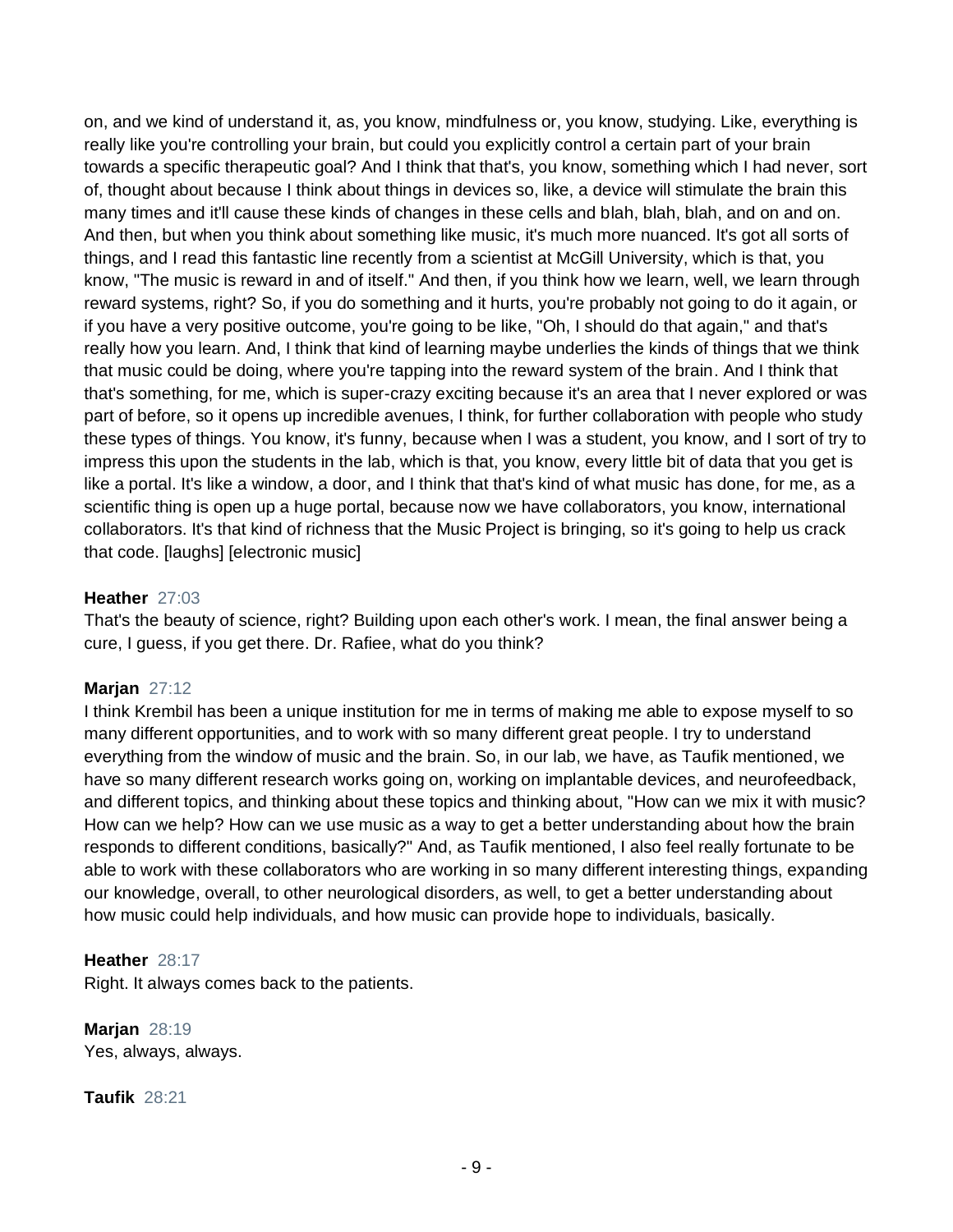# Totally.

# **Heather** 28:23

So, what's the next step for the research? What would be next for you in terms of new studies coming up? Tell us what's next.

#### **Marjan** 28:30

Yeah, we are actually currently planning our next study, which is based on the hypothesis that we mentioned, and we just published a couple of months ago. We're gonna look at the role of the predictability of the rhythmic structure on reducing seizures in individuals with epilepsy. We're currently trying to get our ethics approval and, hopefully, in the upcoming month, one day, we will be able to start our enrollment.

# **Taufik** 28:55

We really want to differentiate ourselves from the literature but also ask a very important question and address a very important question, which is, we don't think there's something specific to a specific musical piece. It's not the piece, itself. There's the structure of it which is important, and we think many musical pieces could have that structure, and so we're not focusing on Mozart alone. That's for sure.

# **Heather** 29:17

Great. So, you're going to be looking at other pieces of music, not just this Mozart sonata.

#### **Marjan** 29:21

Exactly. Other pieces. We're not focusing on one specific composer, specifically. We are looking at a range of composers, but we're focusing on structural features of the musical pieces, basically. We are trying to look at the role of the predictability of the rhythmic structure on reducing seizures, and I was actually thinking about, "What do I expect to see?" because I was just, a hint of one of your questions, it made me think about, "What you expect to see in the next work?" I was thinking that it would be very interesting because all these pieces are musical pieces, so I don't know whether we're going to see a reduction only for one group, we're going to see reduction for all of them, or we're not going to see any reduction at all, because this is the scientific world. And then, I assume that any results will be positive results, in that regard, because you're discovering something new, which helps you to plan the next steps, so I can't wait to see the results of that work, actually.

#### **Heather** 30:16

Very cool. Well, this is fascinating research. It's been a pleasure chatting with you both today. Thank you so much. [electronic music]

**Marjan** 30:22 Thanks for your interest.

**Taufik** 30:24 Thanks, Heather. [upbeat electronic music]